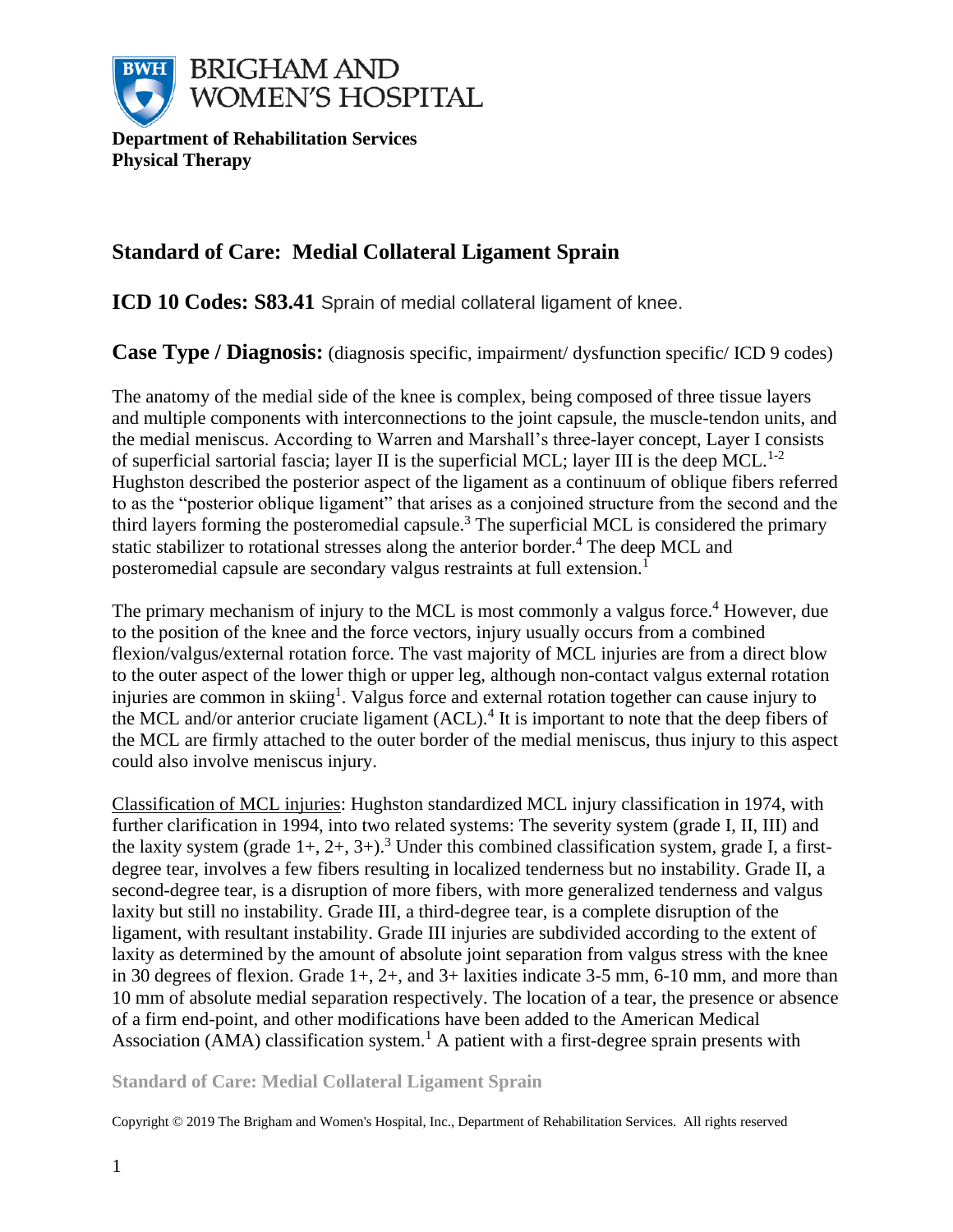tenderness over the MCL but no instability. With a second-degree sprain, there is increased valgus laxity, but a firm end-point still exists. A third-degree sprain is complete tears of the ligament with no end-point to valgus stress.<sup>5</sup>

### **Indications for Treatment:**

Indications for treatment include pain, swelling, instability, decreased ROM, weakness, loss of mobility and function. In the acute setting, a grade I or II MCL can be managed conservatively. Conservative treatment can also be indicated in grade III MCL tears with neutral or varus limb alignment.<sup>6</sup>

### **Contraindications / Precautions for Treatment:**

The treatment of medial-sided knee injuries has evolved from aggressive surgical treatments to mostly non-operative management with surgery reserved for chronic MCL deficiency that failed non-operative treatment or more severe, complex injuries.<sup>7</sup> If there is severe valgus alignment, intraarticular MCL entrapment, or large bony avulsions, an acute MCL repair is indicated.<sup>6</sup> The presence of a large and generalized knee effusion could be indicative of a meniscal tear, cruciate injury or fracture. Those with combined ligamentous injuries may require acute operative care.<sup>7</sup>

## **Evaluation:**

**Medical History**: Review past medical history (PMH) and surgical history, pertinent diagnostic tests, imaging, workup, and physicians' notes in Epic.

**History of Present Illness**: Chief complaint or mechanism of injury. The vast majority of MCL injuries are from a direct blow to the outer aspect of the lower thigh or upper leg. Other important information from the clinical history includes non-contact sensation of the knee "giving away" and "popping",<sup>8</sup> the location of pain, the ability to ambulate after the injury, time and onset of swelling, the presence of deformity, and the immediate site of tenderness.<sup>1</sup> Note date of injury or duration of symptoms, treatment to date, reason for referral, prior level of function, current functional limitations, previous Physical Therapy, and past or current use of orthotics. Also inquire about patient's own goals.

**Social History**: Family/social support, employment, physical activity level, hobbies, sports, ADL's and any pertinent functional limitations.

**Medications:** Note relevant medications including NSAIDS, muscle relaxants and other analgesics. However, it remains controversial if inhibiting the inflammatory response is uniformly advantageous. A study suggested that in the short term, joint function is sometimes improved; in the medium term, the ligament's resistance to tension is increased, decreased or remains the same; in the long term, potentially deleterious effects on healing have been observed.<sup>9</sup>

**Examination** (Physical / Cognitive / applicable tests and measures / other) This section is intended to capture the most commonly used assessment tools for this case type/diagnosis. It is not intended to be either inclusive or exclusive of assessment tools.

**Standard of Care: Medial Collateral Ligament Sprain**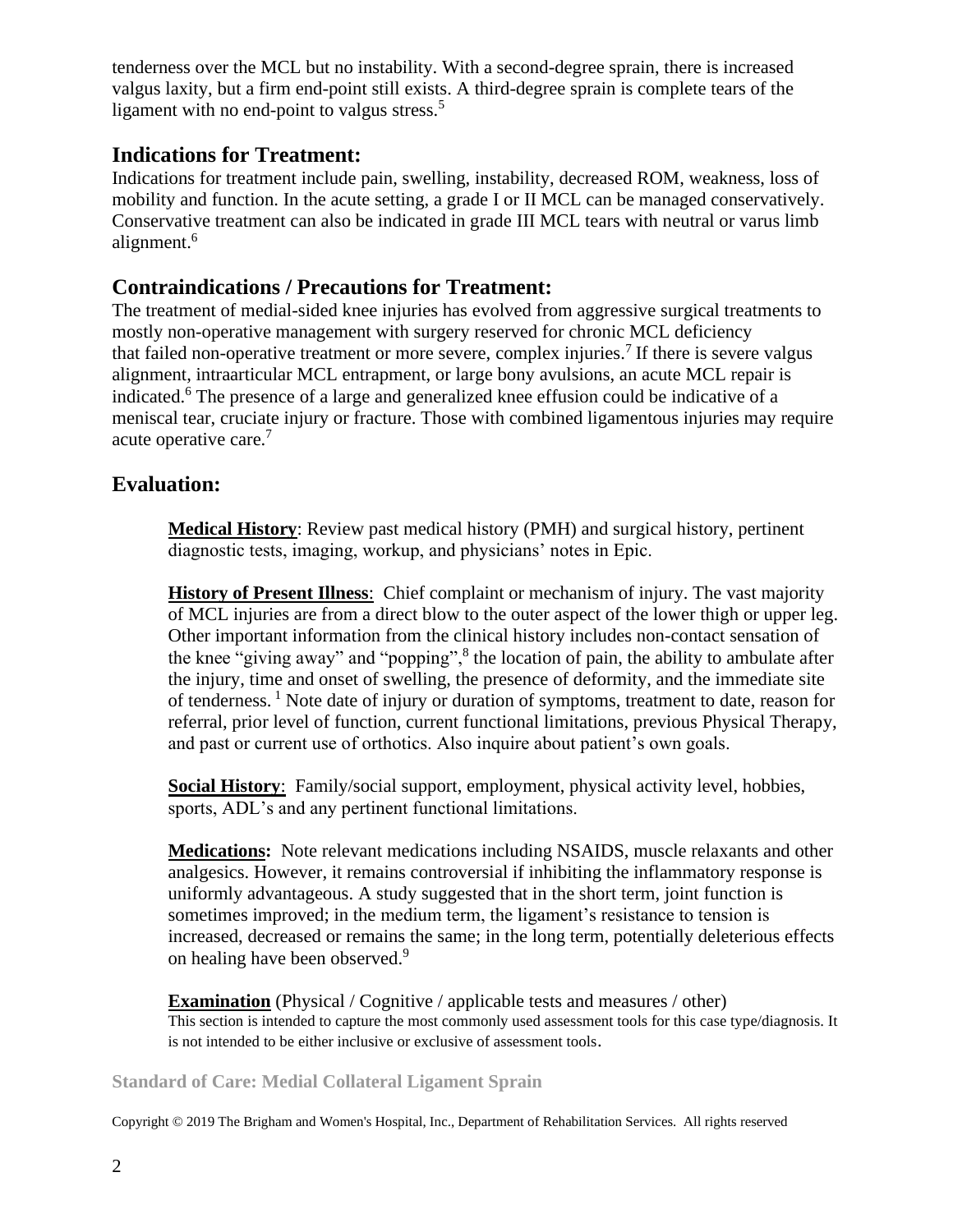- $\bullet$  **Pain:** Typically, well-localized to medial aspect of knee,  $^{10}$  and most often near its proximal insertion site.<sup>8</sup>Collect visual analog scale (VAS) scores.
- **Palpation:** For the MCL, palpate for tenderness along the medial joint line and along the course of the MCL from the medial femoral condyle to the insertion along the medial tibia.<sup>4</sup> However, it is often difficult to distinguish a midsubstance MCL tear from an injury to the medial meniscus.<sup>5</sup> The exact location of injuries of the deep MCL and the posterior oblique ligament were found to be difficult to palpate because of their deep-seated position.<sup>3</sup> It is also important to assess medial patellofemoral ligament, semimembranosus tendon, medial gastrocnemius tendon, adductor magnus tendon and pes anserine tendon.<sup>11</sup>
- **ROM**: Assess full range of motion, note any pain and where in the arc of knee movement pain occurs.
- **Joint Mobility:** patellar glides, tibiofemoral glides, proximal tibiofibular glides.
- **Strength:** Core strength; hip, knee and ankle musculature; note quality of VMO recruitment.
- **Sensation:** may be impaired to light touch due to localized swelling.
- **Girth measurement:** Swelling is usually located over medial side of the knee. Joint effusions are not common in low grade and isolated MCL sprains. The absence of swelling may also indicate a severe tear that allows fluid to extravasate into the surrounding tissue outside the joint. An acute effusion, within two hours of injury, indicates hemarthrosis, whereas swelling that appears 12-24 hours after injury usually indicates a synovial effusion.<sup>1</sup> Effusion suggests a more significant injury or concomitant damage to the ACL, PCL, or meniscus.<sup>5</sup>
- **Special Tests:** Apply valgus stress to the knee with the knee flexed to 30 degrees to fully assess the integrity of MCL. The long fibers of the superficial MCL are best assessed at 30 degrees and the posterior oblique fibers at 0 degrees.<sup>4</sup> Perform Lachman, anterior drawer, pivot shift; Apley's, McMurray, Thessaly tests to assess concomitant injuries.
- **Posture/alignment**: Note any varus or valgus deformities at knee joints, knee hyperextension, patellar tracking, weight bearing avoidance or intolerance on affected lower extremity.
- **Proprioception:** Romberg with eyes closed and open, single leg stance on even and uneven surfaces with eyes closed and open.
- **Gait:** Note if antalgic, decreased weight bearing, uneven stride, cadence; ask patient to increase speed to brisk walk and note further impairments; note balance and safety with locomotion; assess stair climbing ability. Note, if any, type of device(s)- walker, crutch, cane, shoe lift, orthotics.
- **Activity limitation and participation restriction measures:** Utilize easily reproducible physical performance measures, such as single-limb hop tests, squatting, lunging, kneeling, shifting center of gravity, kicking, walking on different surfaces /around obstacles, climbing, running, jumping, sports,<sup>12</sup> and isometric quadriceps strength using hand-held dynamometer.<sup>13</sup> Also, Y Balance Test has shown predictive validity for injury risk in an athletic population.<sup>14</sup>
- **Functional Outcomes**: LEFS (lower extremity functional scale), The minimum clinically important difference (MCID) is 9 points. IKDC (International knee

#### **Standard of Care: Medial Collateral Ligament Sprain**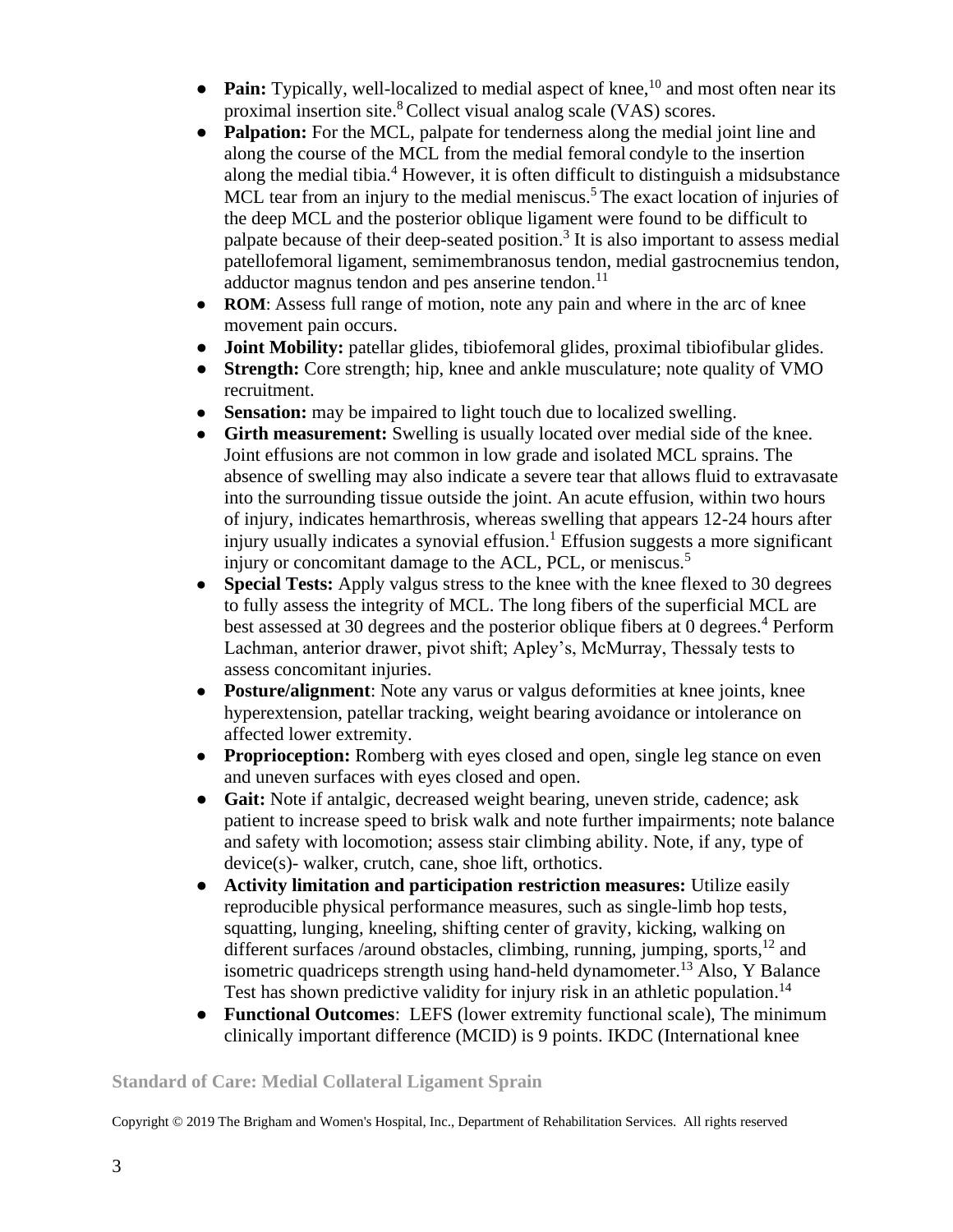documentation committee), the higher the score out of 100 represents higher level of function and lower levels of symptoms.

**Differential Diagnosis** (if applicable): ACL injury, PCL, bone contusions on lateral femoral condyle,<sup>6</sup> Meniscus tear, pes anserine bursitis, medial plica syndrome,<sup>5</sup> tibial plateau fracture, deep vein thrombosis,<sup>12</sup> patellar subluxation or dislocation, osteochondritis dissecans, proximal medial gastrocnemius strain, distal medial hamstring strain, and physeal plate injuries (in skeletally immature patient).

### **Assessment:**

**(**Establish Diagnosis and Need for Skilled Services)

**Problem List** (Identify Impairment(s) and/ or dysfunction(s))

- Pain and associated symptoms
- Postural/alignment deficits
- Tenderness to palpation and abnormal soft tissue integrity such as swelling
- Decreased ROM
- Decreased muscle performance (Including Strength, Power, Endurance, and Length)
- Decreased muscle length
- Impaired gait
- Decreased proprioception
- Functional limitation
- Impaired joint mobility (e.g. patellofemoral, tibiofemoral, proximal tibiofibular joints)
- Increased laxity

#### **Prognosis**:

Grades I and II: Studies have shown excellent outcomes with nonoperative treatment and adequate rehabilitation. Roach and colleagues reported that Grade 1 injuries resulted in a median 13.5 days lost, whereas grade 2 and grade 3 injuries resulted in a median 29 days of time lost before being cleared for return to sports.<sup>15</sup>

Grade III: Athletes with grade 3 injuries treated nonoperatively may return as early as 5 to 7 weeks from injury, whereas those whose MCL injuries were treated with surgery may require 6 to 9 months before returning to play.<sup>16</sup> Non-operative treatment for chronic MCL may lead to chronic valgus or rotatory instability with subsequent arthritis.<sup>8</sup>

**Goals** (Measurable parameters and specific timelines to be included on eval form)

Short term (2-4 wks) and long term (6-8 wks) goals may include but are not limited to:

- 1. Resolve pain
- 2. Decrease swelling

**Standard of Care: Medial Collateral Ligament Sprain**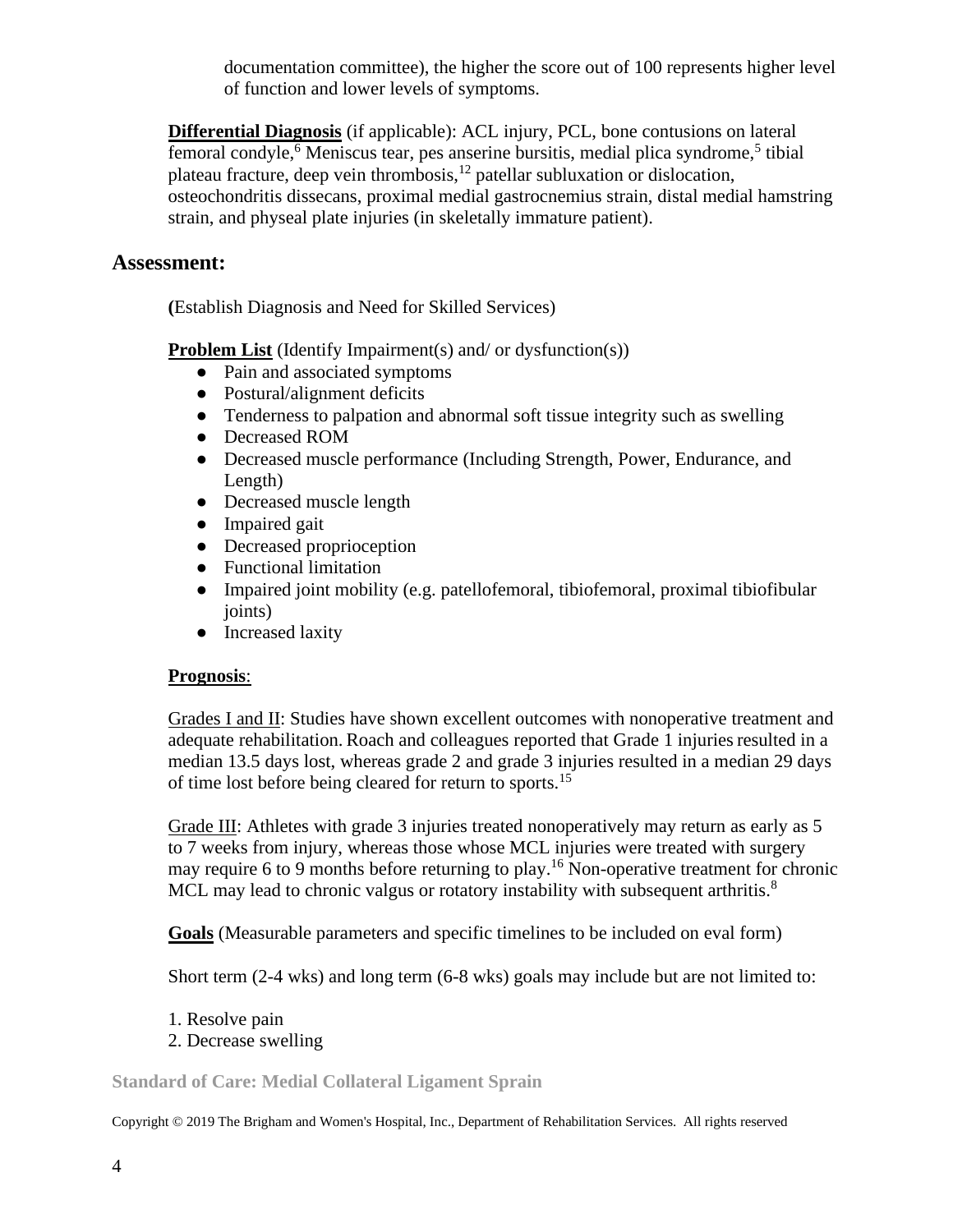- 3. Restore active and passive ROM
- 4. Normalize gait pattern without assistive device
- 5. Improve muscular strength, muscle performance, and endurance
- 6. Regain normal proprioception, balance, and coordination
- 7. Return to normal ADL's/IADL's, mobility of walking, squatting and stairs
- 8. Independence with home exercise program

9. Athletes perform sports-specific drills and return to play. Functional brace may be warranted to provide medial and lateral knee support.

### **Treatment Planning / Interventions**

#### **Interventions most commonly used for this case type/diagnosis.**

This section is intended to capture the most commonly used interventions for this case type/diagnosis. It is not intended to be either inclusive or exclusive of appropriate interventions.

- **● Modalities:** Rest, ice, compression, and elevation and analgesics as needed in the acute phase. NSAIDs are no longer recommended for chronic soft tissue (ligament) injuries, and for acute ligament injuries should be used for the shortest period of time.<sup>17</sup>
- **● Orthotics/Assisted Device:** Weight bearing as tolerated with assistive device. Edson suggests that a longer period of immobilization is important, to protect against valgus stress and external rotation, therefore to promote the healing of both the superficial and deep fibers of the MCL. Brace may be locked in extension for 1 to 2 weeks depending upon pain, valgus opening, and anatomic alignment. Severe grade II or grade III injuries may require 6 weeks of bracing.<sup>18</sup>
- **● Therapeutic exercises:** A protocol including immediate knee range-of-motion exercises, early weight-bearing, and progressive strength training has been reported to produce excellent results and a high rate of return to the prior activity level.<sup>19</sup> Stationary bike is encouraged to improve range of motion, resulting in accelerated healing. Quadriceps reactivation should be initiated in the initial hours to days after injury, e.g. quadriceps sets and SLR.<sup>20</sup> When  $90^{\circ}$  of knee flexion is present, the use of resistive exercises is added to the treatment regimen.<sup>21</sup> Resistive exercise is progressing through isometric, isotonic, and eventually isokinetic. It is also important to improve muscle strength of hamstring, pelvic stabilizers, gluteals, gastrocnemius and soleus, to improve flexibility, and to restore normal gait mechanics and proprioception.
- **Joint mobilization:** Patellar mobilization and joint distraction of the tibiofemoral joint decrease pain and improve joint mobility**.** Soft tissue **/** Transverse-friction mobilization applied for recent minor sprain or chronic sprain to MCL decreases pain, improves blood flow, and promotes desired collagen alignment. Loghmani's study<sup>22</sup> in animal models with MCL injuries, instrument-assisted cross-fiber massage (IACFM) was found to accelerate early ligament healing (4 weeks post-injury), possibly via favorable effects on collagen formation and organization, but minimal improvement was demonstrated in later healing (12 weeks post-injury).
- **Therapeutic Taping Technique:** As an adjunct to treatment, McConnel medial patellar glide taping and Kinesiotaping are used by clinician based on clinical judgement.
- **● Agility drills and sport-specific exercise:** Running is allowed once full ROM and functional strength is attained. Readiness may be determined with single-leg squat test

#### **Standard of Care: Medial Collateral Ligament Sprain**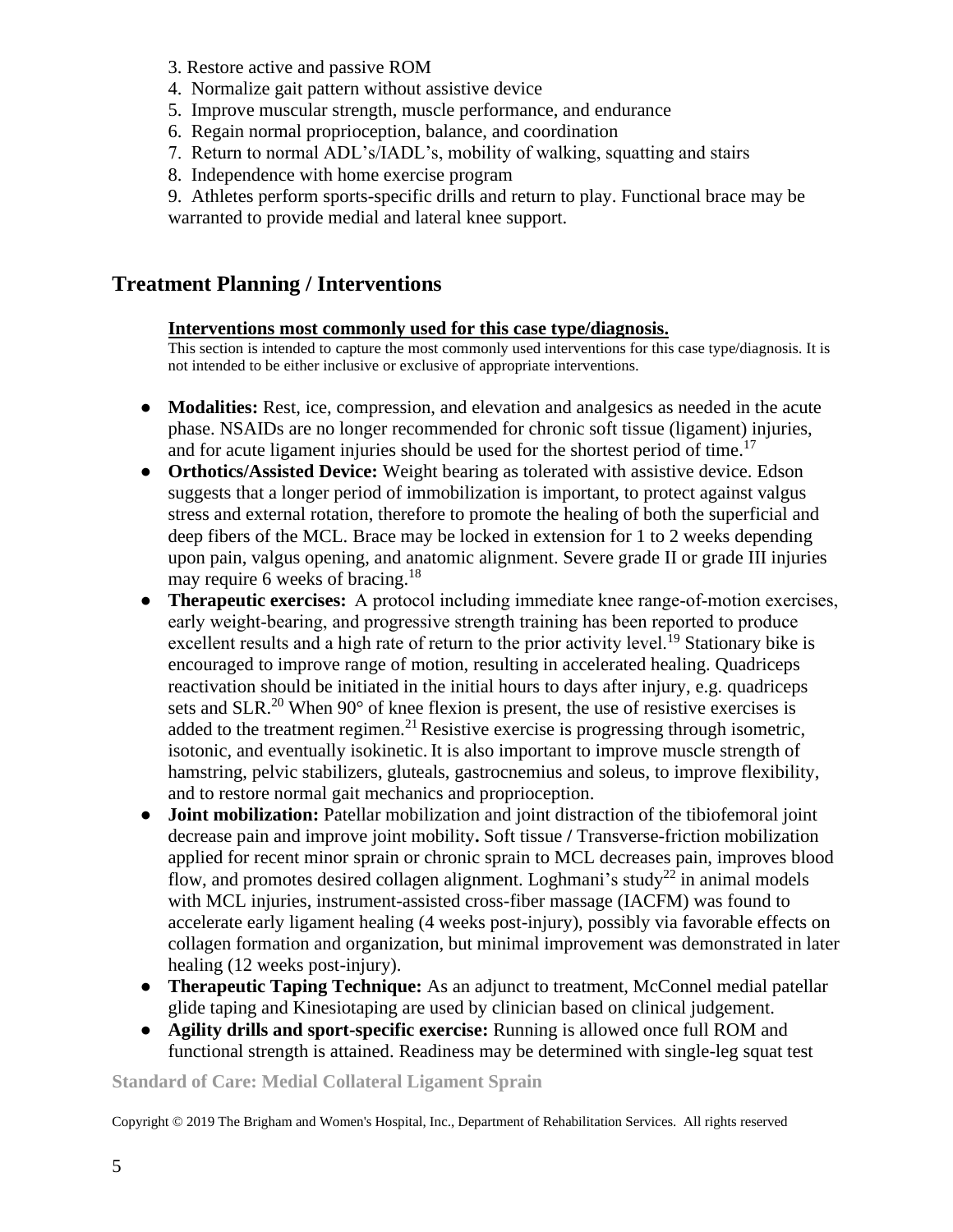functional hopping test and Y-balance test ects. Reider<sup>21</sup> reported the running program started with one mile jog followed by successively faster 80-yard dashes and finally, cutting drills. Initially, basic double-leg plyometric drills are recommended, followed by progression to single-leg activities and more challenging, dynamic drills.<sup>23</sup> Return to sports is permitted once patient demonstrated 1) full ROM in the knee, 2) subjectively minimal pain. 3) quadriceps and hamstrings strength within 90% of the unaffected leg, and 4) the ability to complete the entire running program in one session.<sup>21</sup>

**Frequency & Duration**: 1-2/week, for duration of 6-12 weeks, depending on grade of injury, patient's progress, patient's goals with respect to returning to sports, and/or presence of any concomitant injuries.

#### **Patient / family education**

- 1. Pain and edema management
- 2. Home exercise program
- 3. Orthotics
- 4. Gait training
- 5. Sports specific training

#### **Recommendations and referrals to other providers.**

- 1. Orthopedist
- 2. Orthotist
- 3. Rheumatologist
- 4. Physiatrist
- 5. Pain management specialist
- 6. PCP

## **Re-evaluation**

Standard Time Frame- 30 days or less if appropriate

Other Possible Triggers-

- 1. A significant change in signs and symptoms, fall, trauma or post-op
- 2. Failure to progress per established short-term goals
- 3. Complications or worsening of associated conditions
- 4. New PT orders or referrals

## **Discharge Planning**

#### **Commonly expected outcomes at discharge**:

- 1. Resolution of pain
- 2. Increased AROM and strength
- 3. Increased lower extremity muscle flexibility
- 4. Improved gait and proprioception

#### **Standard of Care: Medial Collateral Ligament Sprain**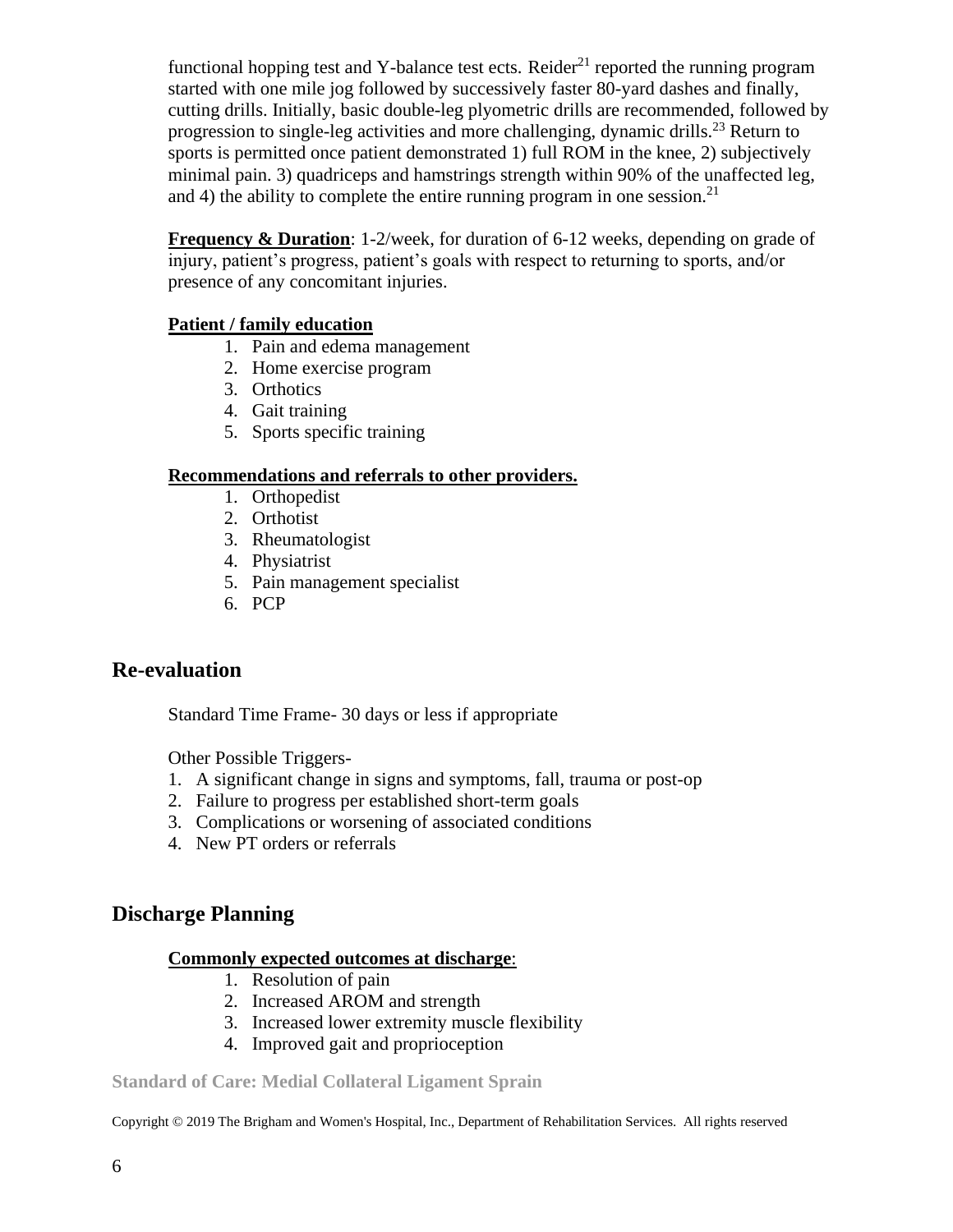5. Return to prior level of function and sports activities

### **Transfer of Care** (if applicable)

- 1. If patient needs services such as aquatic therapy, dry needling or pain consultant, these are offered by certain locations.
- 2. If patient needs PT services that is more accessible to them.

### **Patient's discharge instructions**

- 1. Progressed home exercise program
- 2. Sports specific training. Continue with personal trainer if necessary.
- 3. Education regarding injury prevention; functional bracing may be used for contact sports to prevent against valgus forces if feeling medial instability but often is not necessary if the athlete can perform all activities without pain.<sup>18</sup>

| Authors: | <b>Vivian Huang PT</b> | <b>Reviewed by: Kawadler, Jaeson</b> |
|----------|------------------------|--------------------------------------|
|          | June 2018              | August 2018                          |
|          |                        | <b>Cowell, Michael</b>               |
|          |                        | September 2018                       |
|          |                        | Kidd, Philip M                       |
|          |                        | November 2018                        |
|          |                        |                                      |

**Standard of Care: Medial Collateral Ligament Sprain**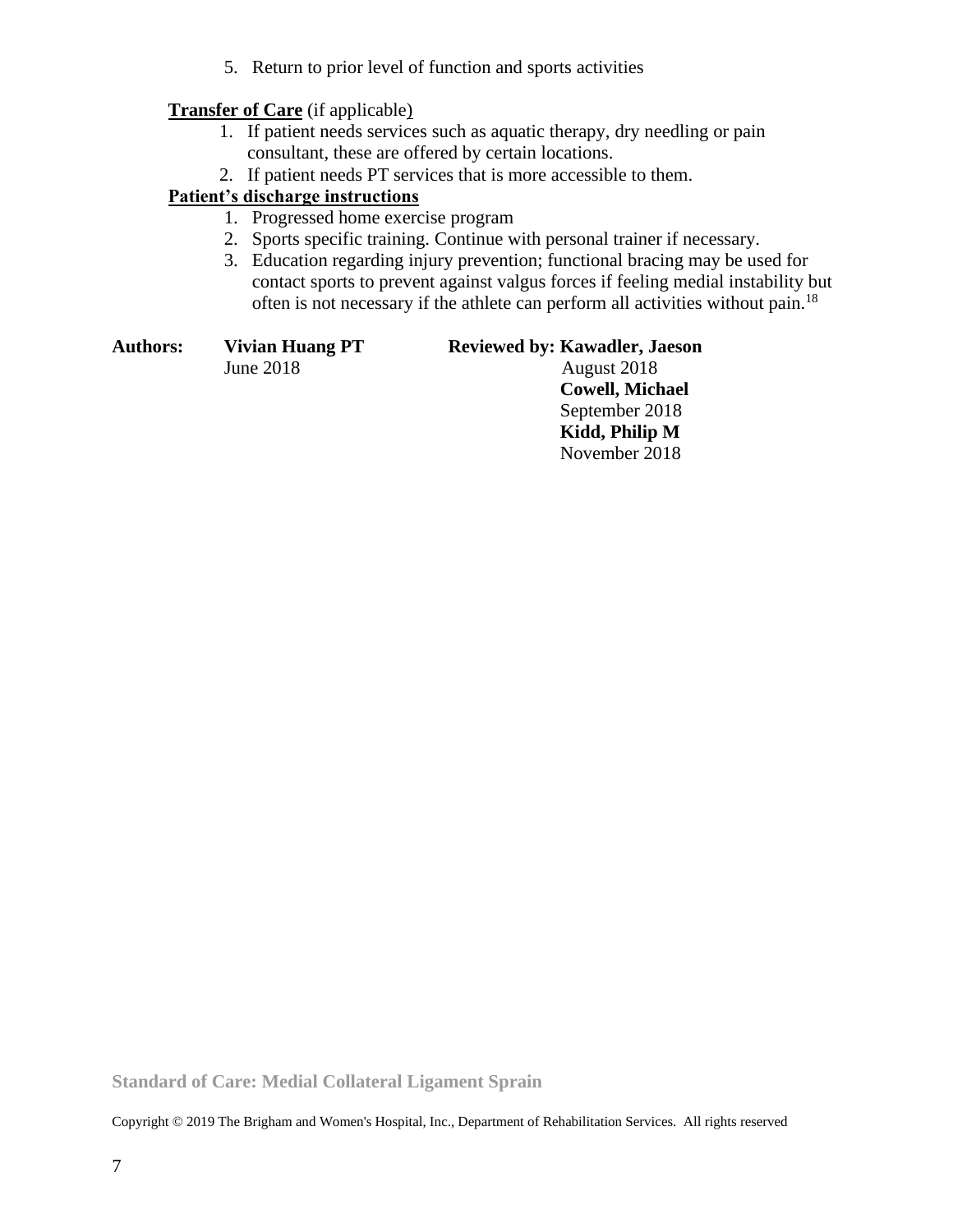#### **REFERENCES**

1. Phisitkul P, James SL, Wolf BR, Amendola A. MCL Injuries of the Knee: Current Concepts Review. *The Iowa Orthopaedic Journal*. 2006; 26:77-90.

2. Warren LA, Marshall JL, Girgis F. The prime static stabilizer of the medical side of the knee*. J Bone Joint Surg Am*. 1974;56(4):665-74.

3. Hughston JC, Eilers AF. The role of the posterior oblique ligament in repairs of acute medial (collateral) ligament tears of the knee. *J Bone Joint Surg Am.* 1973;55(5):923-40.

4. Giannotti BF, [Rudy T,](https://www.ncbi.nlm.nih.gov/pubmed/?term=Rudy%20T%5BAuthor%5D&cauthor=true&cauthor_uid=17135950) [Graziano J.](https://www.ncbi.nlm.nih.gov/pubmed/?term=Graziano%20J%5BAuthor%5D&cauthor=true&cauthor_uid=17135950) The non-surgical management of isolated medial collateral ligament injuries of the knee. *[Sports Med Arthrosc Rev.](https://www.ncbi.nlm.nih.gov/pubmed/17135950)* 2006 Jun;14(2):74-7.

5. Duffy PS, Miyamoto RG. Management of Medial Collateral Ligament Injuries in the Knee: An Update and Review. *The Physician and Sportsmedicine*. 2010 Jun;38(2):48-54.

6. Bonasia DE, Bruzzone M, Dettoni F, et al. Treatment of medial and posteromedial knee instability: indications, techniques, and review of the results. *The Iowa Orthopaedic Journal*. 2012; 32:173-183.

7. Chen L, Kim PD, Ahmad CS, Levine WN. Medial collateral ligament injuries of the knee: current treatment concepts. *Current Reviews in Musculoskeletal Medicine*. 2008;1(2):108-113.

8. Andrews K, Lu A, Mckean L, Ebraheim N. Review: Medial Collateral Ligament Injuries. *Journal of Orthopaedics*. 2017 Aug 15;14(4):550-554.

9. [Ziltener JL,](https://www.ncbi.nlm.nih.gov/pubmed/?term=Ziltener%2520JL%255BAuthor%255D&cauthor=true&cauthor_uid=20363203) [Leal S,](https://www.ncbi.nlm.nih.gov/pubmed/?term=Leal%2520S%255BAuthor%255D&cauthor=true&cauthor_uid=20363203) [Fournier PE.](https://www.ncbi.nlm.nih.gov/pubmed/?term=Fournier%2520PE%255BAuthor%255D&cauthor=true&cauthor_uid=20363203) Non-steroidal anti-inflammatory drugs for athletes: An update. *[Annals of Physical and Rehabilitation Medicine](https://www.ncbi.nlm.nih.gov/pubmed/20363203)*[.](https://www.ncbi.nlm.nih.gov/pubmed/20363203) 2010 May;53(4):278-82, 282-8.

10. Azar FM. Evaluation and treatment of chronic medial collateral ligament injuries of the knee. *Sports Med Arthrosc*. 2006; 14:84-90.

11. LaPrade RF, Engebretsen AH, Ly TV, Johansen S, Wentorf FA, Engebretsen L.The anatomy of the medial part of the knee. *J Bone Joint Surg Am.* 2007;89: 2000-10.

12. Logerstedt DS, Snyder-Mackler L, Ritter RC, Axe MJ, Godges JJ. Knee Stability and Movement Coordination Impairments: Knee Ligament Sprain: Clinical Practice Guidelines Linked to the International Classification of Functioning, Disability, and Health from the Orthopaedic Section of the American Physical Therapy Association. *The Journal of orthopaedic and sports physical therapy*. 2010;40(4): A1-A37.

13. Kline PW, Johnson DL, Ireland ML, Noehren B. Clinical Predictors of Knee Mechanics at Return to Sport after ACL Reconstruction. *Med Sci Sports Exerc*. 2016;48(5):790-5.

**Standard of Care: Medial Collateral Ligament Sprain**